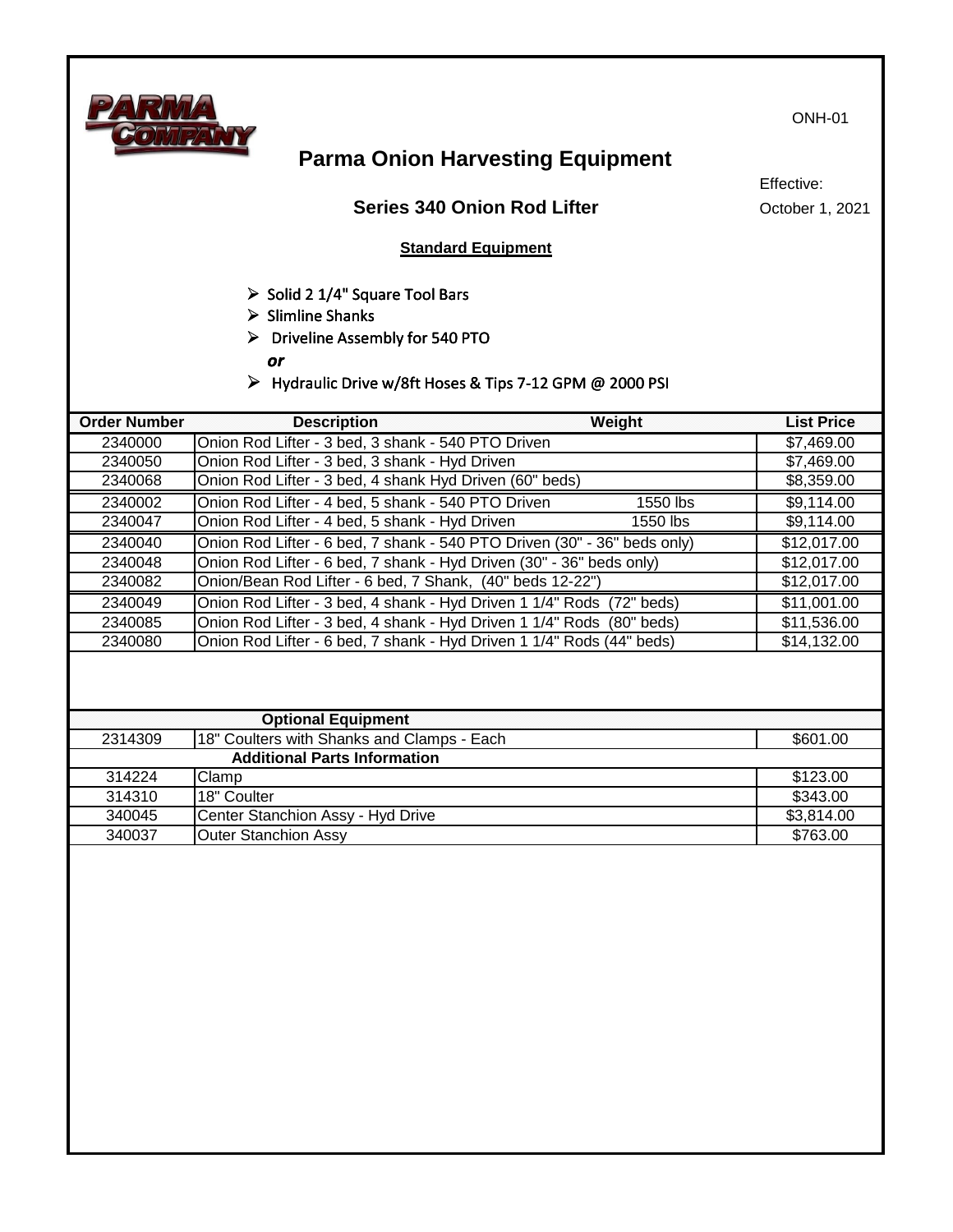

## **Parma Onion Harvesting Equipment**

Effective:

October 1, 2021

## **Series 350 Onion Undercutter**

#### **Standard Equipment**

- ➢ Rugged Solid Frame Design
- ➢ Three Point Hitch Mounted
- ➢ Two Front Gauge Wheels on 2 Bed Units
- ➢ Four Gauge Wheels on 4 and 6 Bed Units
- ➢ Designate Blocks, included in Base
- ➢ Hydraulic Drive w/8' Hoses & Tips 7-12 GPM @ 2000 PSI
- ➢ Hardfaced UnderCutter Blades
- ➢ Quick and Simple Blade Adjustment
- ➢ 30" to 44" Bed Spacing

| <b>Order Number</b> | <b>Description</b>                                    | <b>List Price</b> |
|---------------------|-------------------------------------------------------|-------------------|
|                     | <b>Rigid Frame Units</b>                              |                   |
| 2314254             | 2 Bed Rigid Frame Onion Undercutter                   | \$16,412.00       |
| 2314255             | 4 Bed Rigid Frame Onion Undercutter                   | \$17,458.00       |
| 2314322             | 6 Bed Rigid Frame Onion Undercutter (30" to 36" Only) | \$21,594.00       |
|                     | 8 Bed 34" Rigid Frame Undercutter                     | \$26,823.00       |
|                     | 9 Bed 34" Rigid Frame Onion Undercutter               | \$29,437.00       |
| 2314312             | 6 Row Rigid Frame Onion Undercutter (20" to 22")      | \$18,222.00       |
|                     | <b>Floating Head Units</b>                            |                   |
| 2314400             | 6 Bed Floating Head Onion Undercutter (44")           | \$25,829.00       |
|                     |                                                       |                   |
|                     | <b>Optional Equipment</b>                             |                   |
| 2314270             | Rear Gauge Wheel Assembly Pr. Aircraft Tires          | \$880.00          |
| 2314309             | 18" Coulter with Shank and Clamp (each)               | \$601.00          |
| 314220              | Gauge Wheel Assembly Pair Narrow Tire                 | \$781.00          |
|                     |                                                       |                   |

ONH-02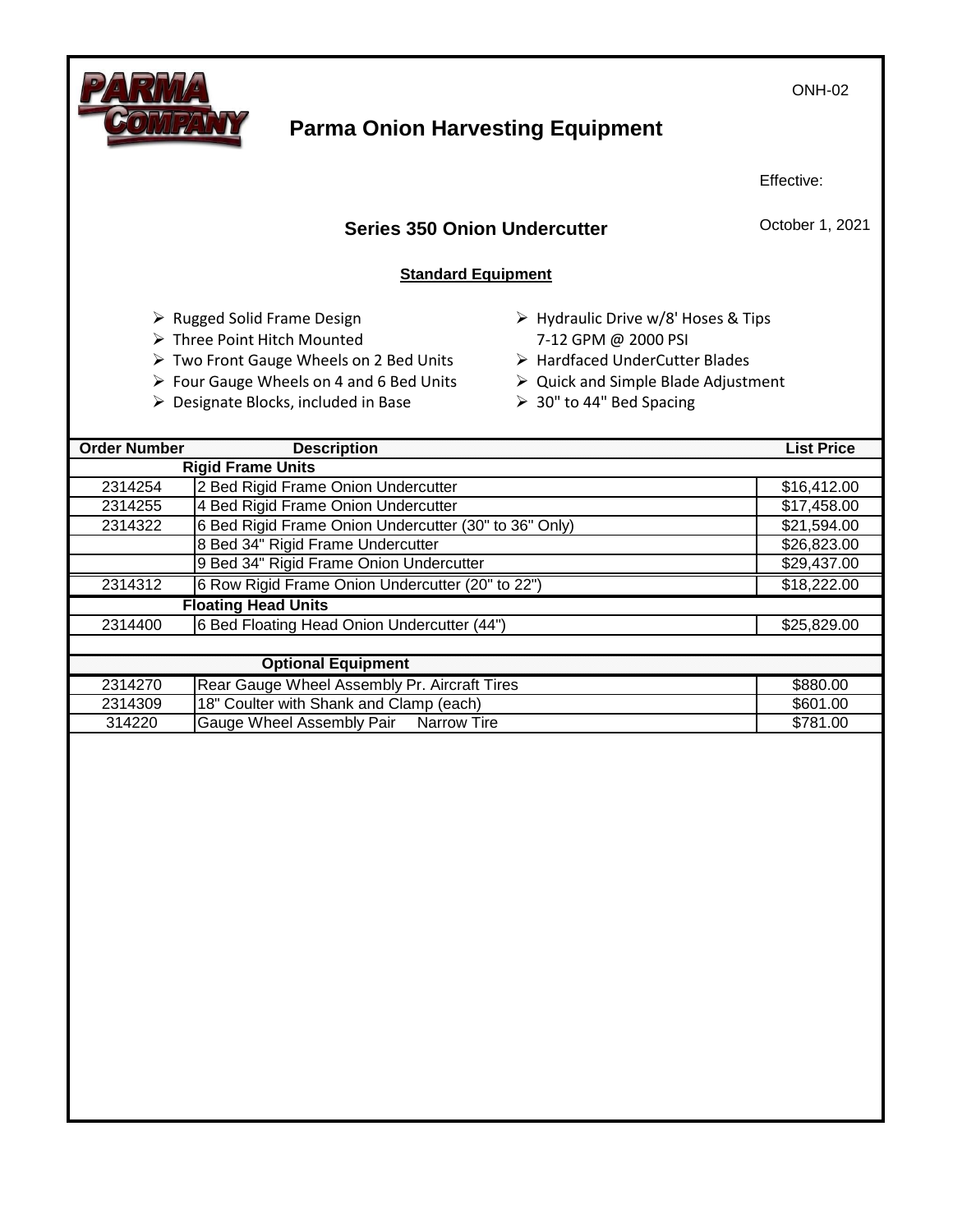ONH-03



## **Parma Onion Harvesting Equipment**

Effective:

October 1, 2021

## **Series 320 Onion Windrower**

#### **Standard Equipment**

- ➢ Hook Chain Standard on Primary
- ➢ Rubber Coated Belted Chain on Rear Cross Conveyors
- ➢ 540 rpm PTO Driveline
- ➢ Heavy Duty Primary Drives with Slip Clutch
- ➢ Hoses to Tractor
- ➢ On 4 Bed Units
	- -Tool Bar for Front Gauge Wheels
	- Front Gauge Wheels
	- Crazy Wheels with Lock Outs

| <b>Order Number</b> | <b>Description</b>                                               | <b>List Price</b> |  |  |  |
|---------------------|------------------------------------------------------------------|-------------------|--|--|--|
|                     | <b>3-Point Mounted Windrower</b>                                 |                   |  |  |  |
| 2322200             | 2 Bed Onion Windrower without Rod Lifter Bar                     | \$16,373.00       |  |  |  |
| 2322299             | 2 Bed Onion Windrower with Rod Lifter Bar                        | \$24,863.00       |  |  |  |
| 2322600             | 6 Row Onion Windrower without Rod Lifter Bar                     | \$25,579.00       |  |  |  |
| 2322699             | 6 Row Onion Windrower with Rod Lifter Bar                        | \$30,835.00       |  |  |  |
|                     | <b>2-Point Mounted Windrower</b>                                 |                   |  |  |  |
| 2322400             | 4 Bed DoubleWide Onion Windrower without Rod Lifter Bar          | \$32,664.00       |  |  |  |
| 2322499             | 4 Bed DoubleWide Onion Windrower with RodLifter Bar              | \$38,679.00       |  |  |  |
|                     | <b>Pull-Type Hi Capacity Windrower</b>                           |                   |  |  |  |
| 315300              | 4 Bed 40" Hi Capacity Pull-Type Windrower w/L & R Rear Cross     | \$80,835.00       |  |  |  |
|                     | Rear Stinger for Hi Cap Windrower                                | \$5,017.00        |  |  |  |
|                     | <b>Completing Packages</b>                                       |                   |  |  |  |
|                     | Cross Conveyors - Order as needed to match harvesting needs.     |                   |  |  |  |
| 2322100             | Long Rear Cross Section                                          | \$4,995.00        |  |  |  |
|                     | Order 2 for 4 Bed (Double Wide Windrow)                          |                   |  |  |  |
|                     | Order 1 for 2 Bed (Single Wide Offset Windrow)                   |                   |  |  |  |
|                     | Order 1 for 6 Row - Requires 1 Long and 1 Short Rear Cross       |                   |  |  |  |
| 2322150             | <b>Short Rear Cross Section</b>                                  | \$2,617.00        |  |  |  |
|                     | Order 4 for 4 Bed (2 Single Wide)                                |                   |  |  |  |
|                     | Order 2 for 2 Bed (Single Wide Centered)                         |                   |  |  |  |
|                     | Order 1 for 6 Row - Requires 1 Long and 1 Short Rear Cross       |                   |  |  |  |
|                     |                                                                  |                   |  |  |  |
|                     | <b>Optional Equipment</b>                                        |                   |  |  |  |
| 2322078             | Double Wide Packer Roller                                        | \$3,273.00        |  |  |  |
| 2322080             | Double Wide Grader Blade                                         | \$423.00          |  |  |  |
| 2322077             | Single Wide Windrow Packer Roller                                | \$2,275.00        |  |  |  |
| 2322081             | Single Wide Grader Blade                                         | \$371.00          |  |  |  |
| 2322079             | Floating Drag (Not to be used with roller) Order One per Windrow | \$303.00          |  |  |  |
|                     |                                                                  |                   |  |  |  |
|                     |                                                                  |                   |  |  |  |
|                     |                                                                  |                   |  |  |  |
|                     |                                                                  |                   |  |  |  |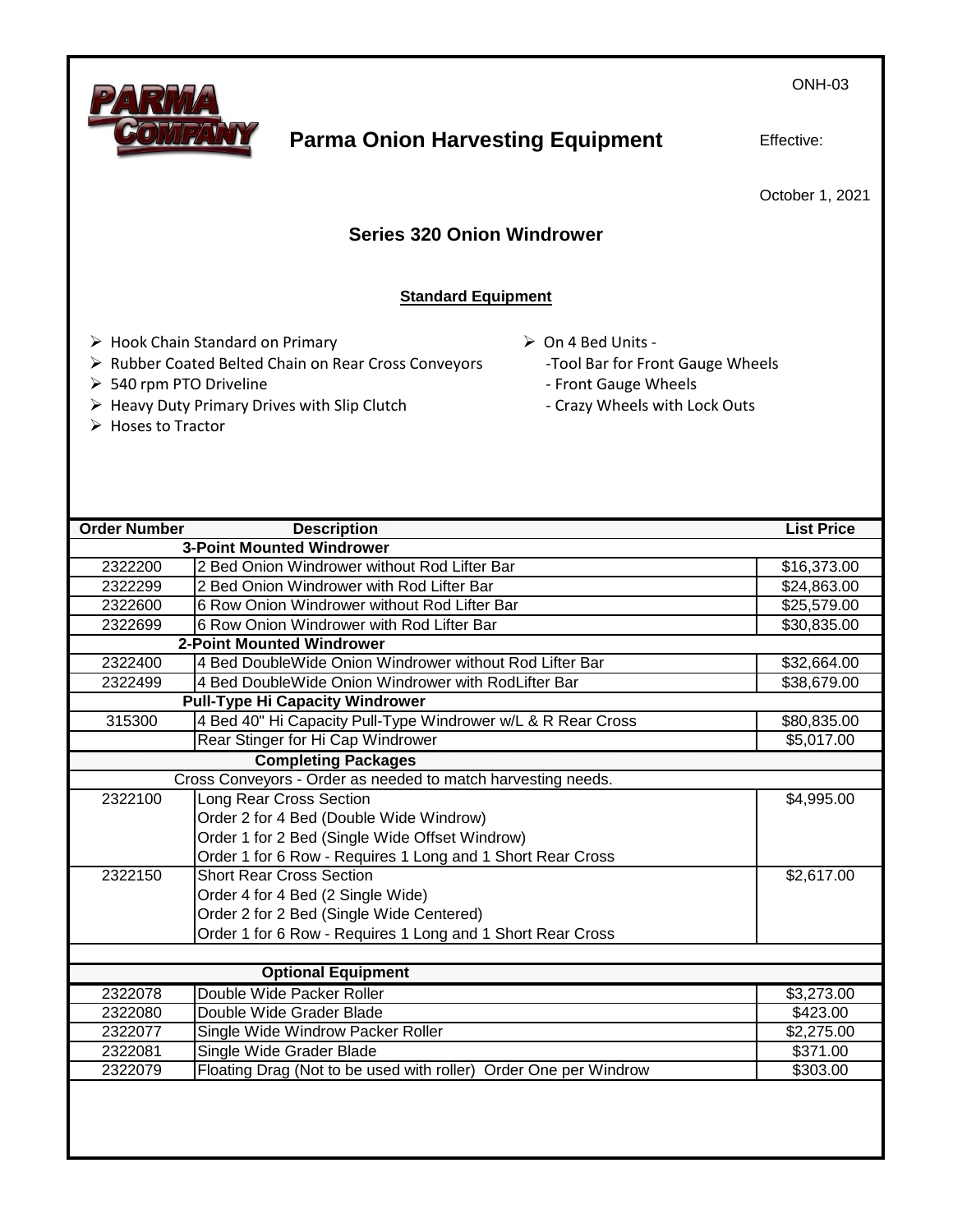Г